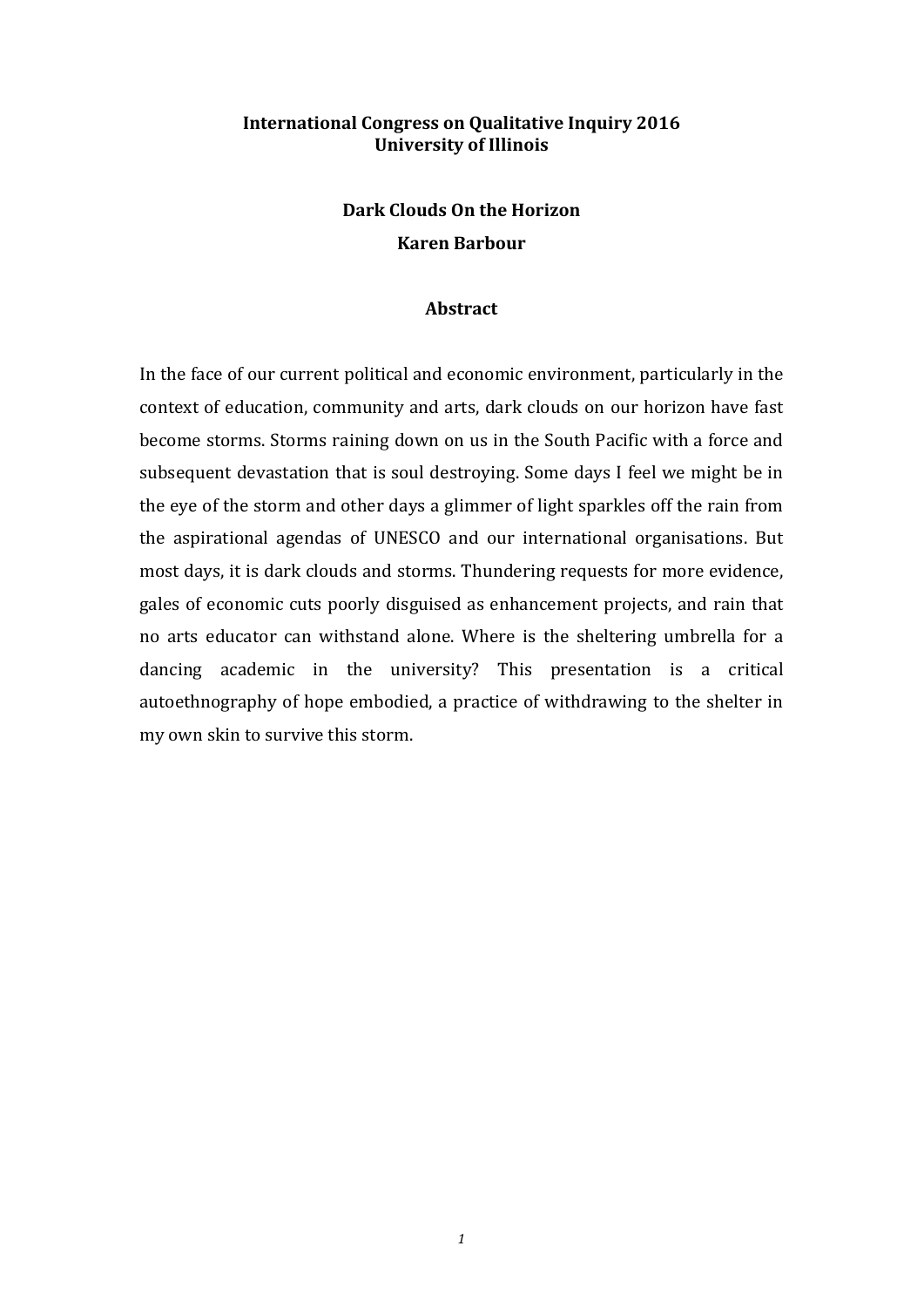#### **Part one: Dark clouds on the horizon**

Yesterday and the days before had been cloudy, foggy with doubt and unanswered questions. Perhaps they might find some way to re-count or discredit my work? Perhaps I have not performed well enough? (Zabrodska, Linnell, Laws & Davies, 2011). I know that committees scrutinise not just our publications, but also inspect the reputation of the publishers of our books, of particular journals, the length of articles, whether performance works were selected into a festival or self-produced, whether book chapters appear in books edited by close colleagues, and the international accessibility of our publications. Research indicators like the Performance Based Research Funding (aka PBRF) have become so very important, not just as "disciplinary mechanisms (although they are certainly that), but are increasingly [as] the site around which workplace politics are being played out" (Larner & Le Heron, 2005, p.854). Sitting in these committees recently, albeit in considering the first round of the promotion process rather than the final, I'd discovered just how internalised and normalized it has become, to compare academics against each other (Larner & Le Heron, 2005; Whelan, 2015). The PBRF system measures outputs and collates lists that can be compared. But it does not provide "a rich, well rounded, complex portrait of a research life" that offers meaning and honors the complexity of our knowledges and sophistication of our representations (Roberts, 2013, p.35). However, the work of committees is more 'efficient' when lists rather than complex portraits can be compared.

Today, as the morning meetings dragged to inevitable and inconclusive ends, my niggling doubts began to intensify. Walking across campus at the mercy of the accumulating rain clouds, I pondered the time I'd invested, even before the introduction of PBRF, into arguing for dance research to be counted. I'd made the case to distinguish, for example, between performances of existing works and the choreography/ composition of new works, the latter evidencing embodied scholarship as well as skilful artistry. I had been strategic in my publishing and diligent in compiling evidence. All this, while redundancies in the arts and in education continued (Giroux, 2010; Roberts, 2013). To stay in the academic world there seemed no escape from performativity and I've been dutifully

*2*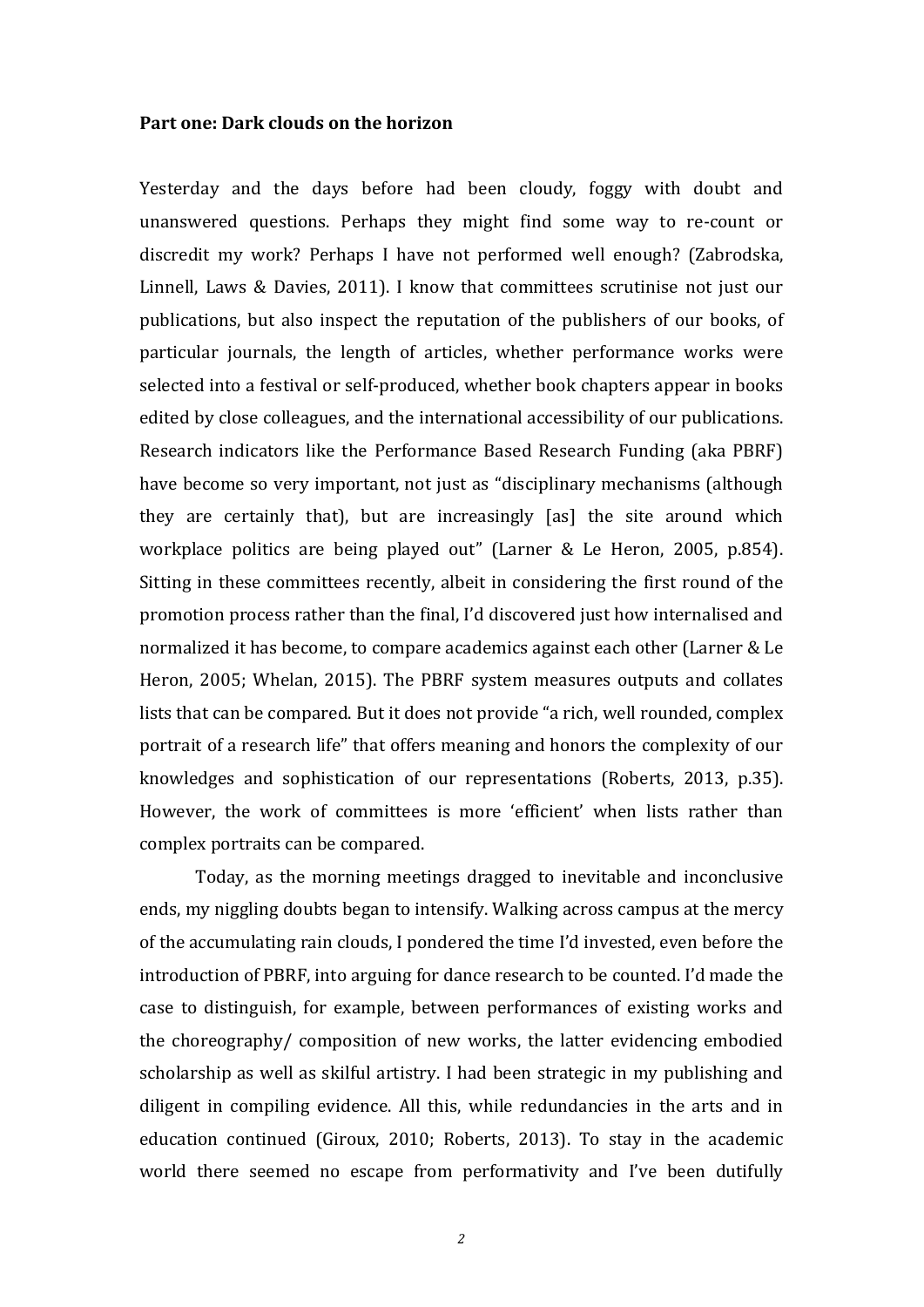"compliant and appropriately responsive" (Whelan, 2015, p.12; Lawn & Prentice, 2015; Levin & Aliyeva, 2015; Roberts, 2013; Whelan, 2015). It seemed that "research becomes not an integral part of one's being as an academic—the manifestation of a desire to know—but a matter of survival. This can prompt a certain creativity but it can also lead to conformity… In constantly producing for others, we simultaneously reconstitute ourselves" (Roberts, 2013, p.40)

And finally, the letter folded inconspicuously in a regulation envelope, I read the outcome. Small points of lightness spread under my skin, a private celebration that I'm just itching to share with my family. That afternoon the Dean sends a congratulatory email to the Faculty to share the news. A close colleague and I savour a cup of tea in our staffroom, quietly sharing the warmth of success. I return my teacup to the kitchen, I'm almost knocked down by another academic I barely know. As I politely step aside he says, "I hear you got promoted. I guess they are giving them out now". Later, I force myself "to think of encounters such as this as discursively shaping realities, not something to be taken personally" (Brunila, 2015).

\* \* \*

## **Part two: Some one told me**

In the gaps between the comments, somehow my subconscious supplies me with these words from John Fogerty's (1970) song "*Some one told me long ago, there's a calm before the storm"*. I'm grasping at the meaning while I wait. Repressing my immediate responses to the tightening mouths, averted eyes, shifting in seats, pessimistic tones, frustrated sighs, I hold the space for my colleagues to express their opinions. But across the table I almost see the skin of some of my colleagues crawling. How are we supposed to do research in this world of 'publish or perish' with this constantly increasing pressure of teaching and administrivia? (Roberts, 2013, p.34). How much time must be dedicated to entering data? (Harland, Tidswell, Everett, Hale & Pickering, 2010). Can't the data auto-populate from other university databases? Will the data be kept confidential, given that it's not accurate anyway? If teaching workload is quantified, shouldn't there be a more comprehensive system that also considers all administrative and service roles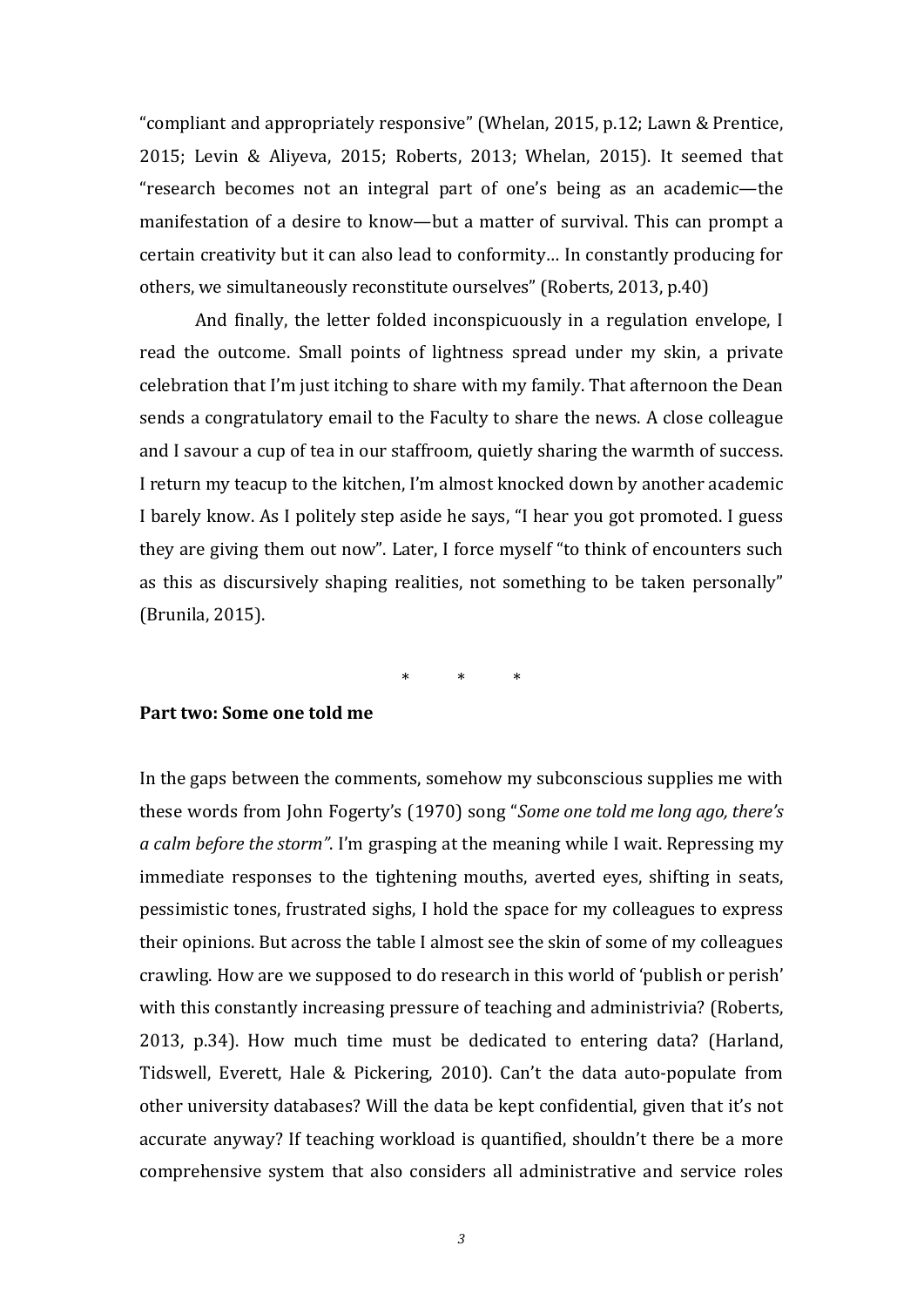too? Will this data be combined with our research output data? Will this effect promotion applications?

Choking on misgivings, I eventually interject into the torrent of questions that "I am well aware of the scepticism and resistance many of you feel towards the use of this Workload Manager programme. But I have been instructed to use it. I can tell you that I will make every effort to reflect as accurately and as meaningfully the workload associated with your teaching. I have a draft of next years teaching already and am now planning to meet with you individually when there is a particular need and to help address the number of papers for which there are no longer teaching staff. I will have to discuss the papers for which there are no longer teaching staff but I intend to avoid asking you to add teaching if your workload is already optimal or if the paper is likely to be cancelled. The way I have been instructed to gauge how close your workload is to optimal is through using Workload Manager and we are entering student numbers and teaching hours now …"

I almost can't believe these words just made it out of my mouth. Swallowing hard, I knew I had to say this, my personal doubts lodged down my throat for now. I had checked my position description again before our staff meeting. It stated that satisfactory performance will be demonstrated in acting at the direction of the Dean. Whelan commented that, "neoliberalism hijacks the moral goodness of good academics, their collegiality, in order to get them to do what they know to be wrong" (Whelan, 2015, p.12). But here I am, choking on my own performance (Brunila, 2015).

"It's a much more sophisticated tool", the Dean had explained to me, "allowing us to calculate not only the equivalent fulltime students [affectionately known as ETFs] and the funding this brings against each staff member's teaching but also the hours involved in teaching. It provides useful detail to consider and should inform your decisions as Acting Head of School about teaching allocations next year."

I understand the point about the need for tools for decision making. But I struggle to see how this standardised process of measurement can really represent the art of teaching in the radically different settings in which my colleagues and I teach. And, how do I foster equity, promote critical pedagogy

*4*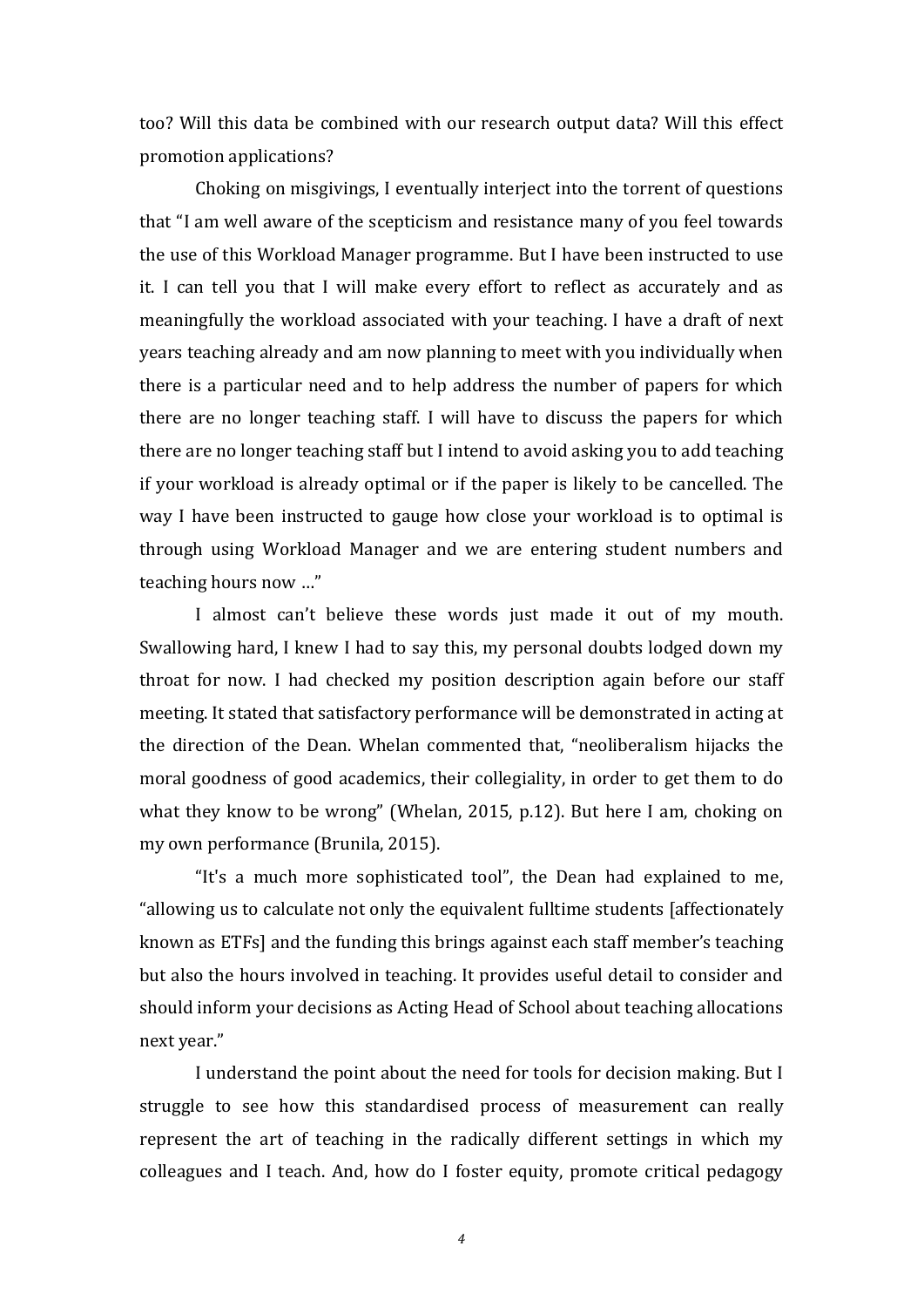and encourage genuine collegiality, and at the same time introduce Workload Manager that will compartmentalise and repackage our teaching (Larner & Le Heron, 2005)? Have I become the instrument of my own demise, cajoling my colleagues into and martyring myself by accepting more workload? (Zabrodska, Linnell, Laws & Davies, 2011). I do understand that workload models

"are not simply calculations to measure who is doing what, they also send strong messages about the 'right' amount of time to spend on a task. Similarly, performance appraisals are both a key means of ensuring accountability and a signal about appropriate behaviours. In this regard, these techniques have become powerful mechanisms of self-regulating performativity." (Larner & Le Heron, 2005, p.845)

Of course, most of my colleagues want none of this new system. When Workload Manager is finally and painstakingly populated with data as required, I report to my colleagues that I will prepare and hand-deliver personalised and confidential printouts of their teaching workload calculations for them to check. When one colleague remarks simply, "Oh I don't even need to see it Karen", I barely manage to close my office door before a kind hysterical flood bursts through my skin and threatens to wash me completely away.

\* \* \*

# **Part three: The calm before the storm**

Apparently, we in the south Pacific have been fully engaged in this unnamed project of neoliberalism over the last 30 years (Davies & Bansel, 2007; Harland, Tidswell, Everett, Hale & Pickering, 2010; (Lawn & Prentice, 2015). According to Lorenz, "the societal relevance of the universities demanded by critical students [of the 60s and 70s] was turned on its head [in the 80s] to become economic relevance to business and industry in the knowledge society" (2012, pp.599- 600). As our moral responsibilities have been eroded by these insistent winds from the West, we too have become increasingly "constructed within a marketdriven rationality that abstracts economics and markets from ethical considerations" (Giroux, 2010, p.185). While exactly what 'neoliberalism' refers to has been a matter for much debate (Whelan, 2015) and I certainly do not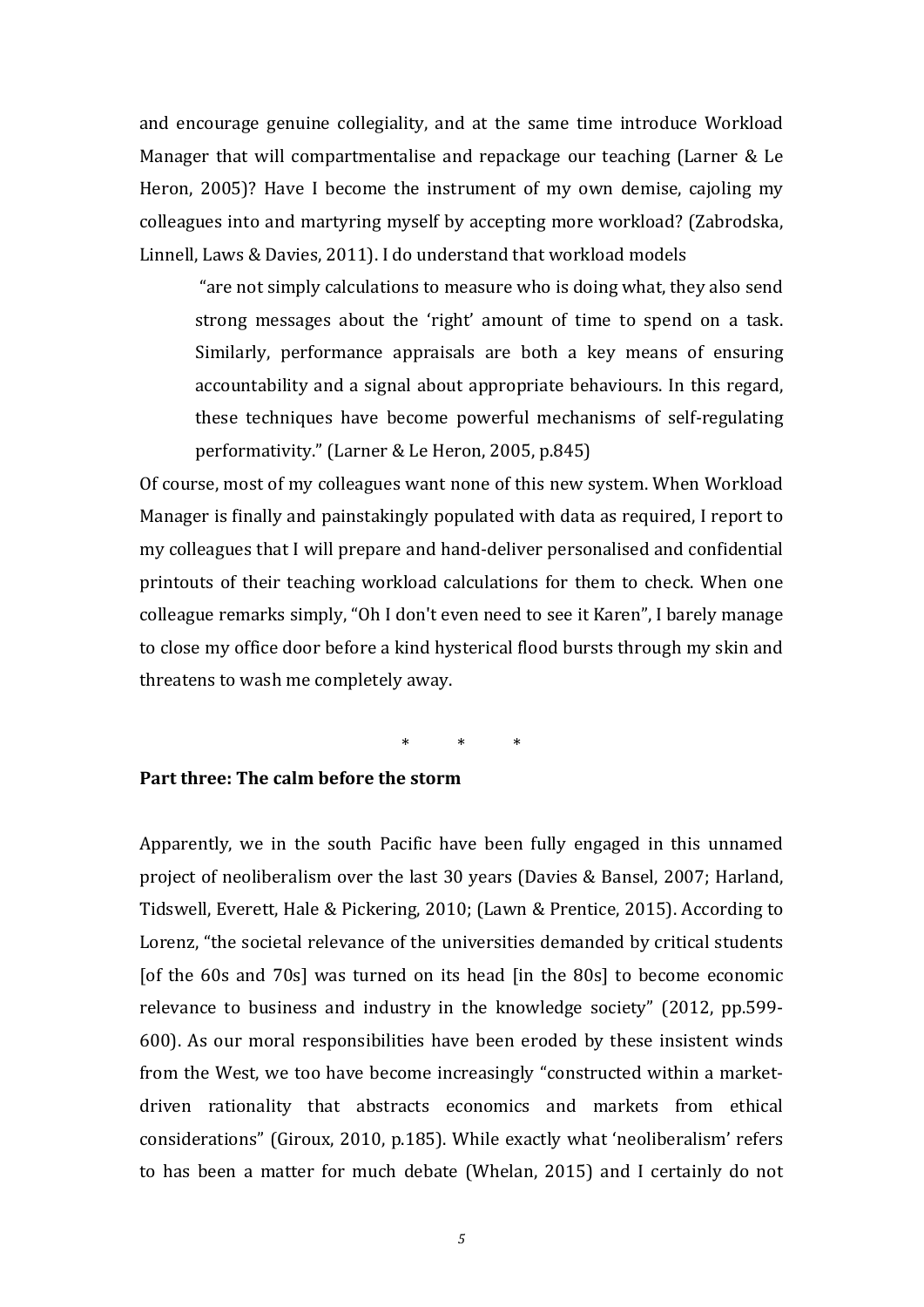understand it all. Unwittingly however, I been seduced, imagining that the pursuit of academic individualism was some kind of freedom. Even as fragments of the (arguably) neoliberal agenda began to cohere into repeating patterns of change, I did not recognize how much this increasing measurement, competition, risk and rationalization (Davies & Bansel, 2007, p.249; Lawn & Prentice, 2015; Zabrodska, Linnell, Laws & Davies, 2011) would affect the climate around me and my own wellbeing. Thinking of myself as performing as a good academic, I have realized that I had become part of the process of implementing difficult changes, regardless of whether these changes are neoliberal or not (Whelan, 2015).

In his address to Faculty staff late last year, our Dean painstakingly laid out the layers of change we currently faced, relating to dropping student enrolments, curriculum enhancement and new degree architecture, implementing the re-structure of our Faculty from seven departments into three schools, new systems for managing staff workloads, the ongoing review of our initial teacher education programmes, new expectations for PBRF evidence portfolios, greater requirements for external funding, the reduction in overseas conference leave funding, new systems for online readings and course information for students and even more (Lawn & Prentice, 2015; Whelan, 2015). And finally, the announcement that we all witnessed the Dean struggling to articulate, that there would have to be substantial redundancies to bring our staff numbers down to an economically sustainable level against the number of EFTS and to meet the expectations of our new university leader's staff to student ratio. The Dean concluded by describing the situation as 'the perfect storm'.

\* \* \*

#### **Part four: A feeling in my bones**

Searching for those scintillating moments even with a 'weather eye' on those dark clouds, I affirm my commitment to accessible arts education as a "fundamental and sustainable component of a high quality" education from which we can and do apply "principles and practices to contribute to resolving the social and cultural challenges facing today's world"

*6*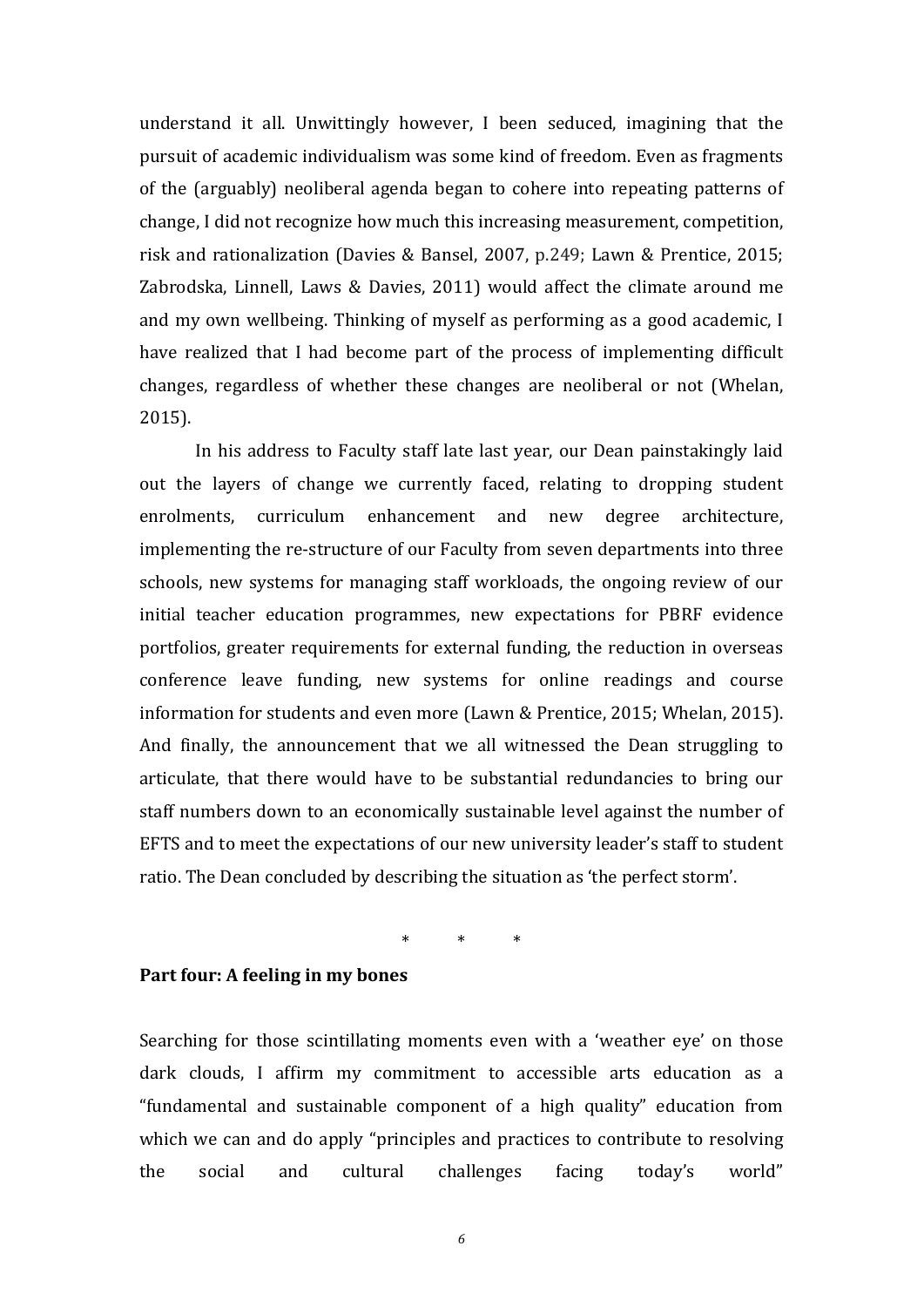[\(http://www.unescohkied.org/seoul-agenda](http://www.unescohkied.org/seoul-agenda) ) Our government, as a UNESCO member state signed up to these goals too – stated in the Seoul Agenda. I've often thought that my purpose as an educator is to empower our students to become critically conscious, engaged and response-able members of our families, communities and societies, who will contribute to creating a more just world (Olsen, 2002; Shapiro, 1988). It happens that critical feminist pedagogy in the dance studio is the means through which I nurture our students, encouraging them to accept the role of critic and conscience of society (Harland, Tidswell, Everett, Hale & Pickering, 2010, p.93). This role is clearly stated in our *Education Amendment Act 1989* (162): that alongside being repositories of knowledge and expertise, offering research-led teaching, meeting international standards and advancing learning to develop intellectual independence, we academics are also expected to act as 'critic and conscience of society' (Harland, Tidswell, Everett, Hale & Pickering, 2010, p.86). This expectation is also written into our academic contracts. So though it may feel uncomfortable, or even dangerous "to critique one's own institution, it is crucial to do so to work against neoliberal, discourses that privilege competition… othering, and profit over critical analysis" (Taber, 2014, p.15; Zabrodska, Linnell, Laws & Davies, 2011). And yet I do see the bigger picture: I am here performing dutifully in yet another academic context in which I (hopefully) demonstrate my scholarly capital and accumulate further research outputs: "writing the critique of neoliberalism as a solidarising social practice" (Whelan, 2015, p.13).

To really understand and take action, to fulfill our roles as critic and conscience, we do need time for thinking and asking questions, contesting the systems, for enjoying uncertainty, pondering alternatives, creatively seeking solutions, and celebrating successes. We need collegial contexts in which we gather and genuinely participate in communication, collaboration and critical inquiry (Roberts, 2013). In short, we have to keep a weather eye out, attune ourselves to the smell of rain and the aches of the coming storms in our bones. However, we need to be exercising agency (Brunila, 2015), not merely participating in "critical university studies" (Whelan, 2015). Just perhaps, it is "possible to transcend the dualistic order of compliance versus resistance, and take up the master narratives as opposed to resisting them" (Brunila, 2015, p.7).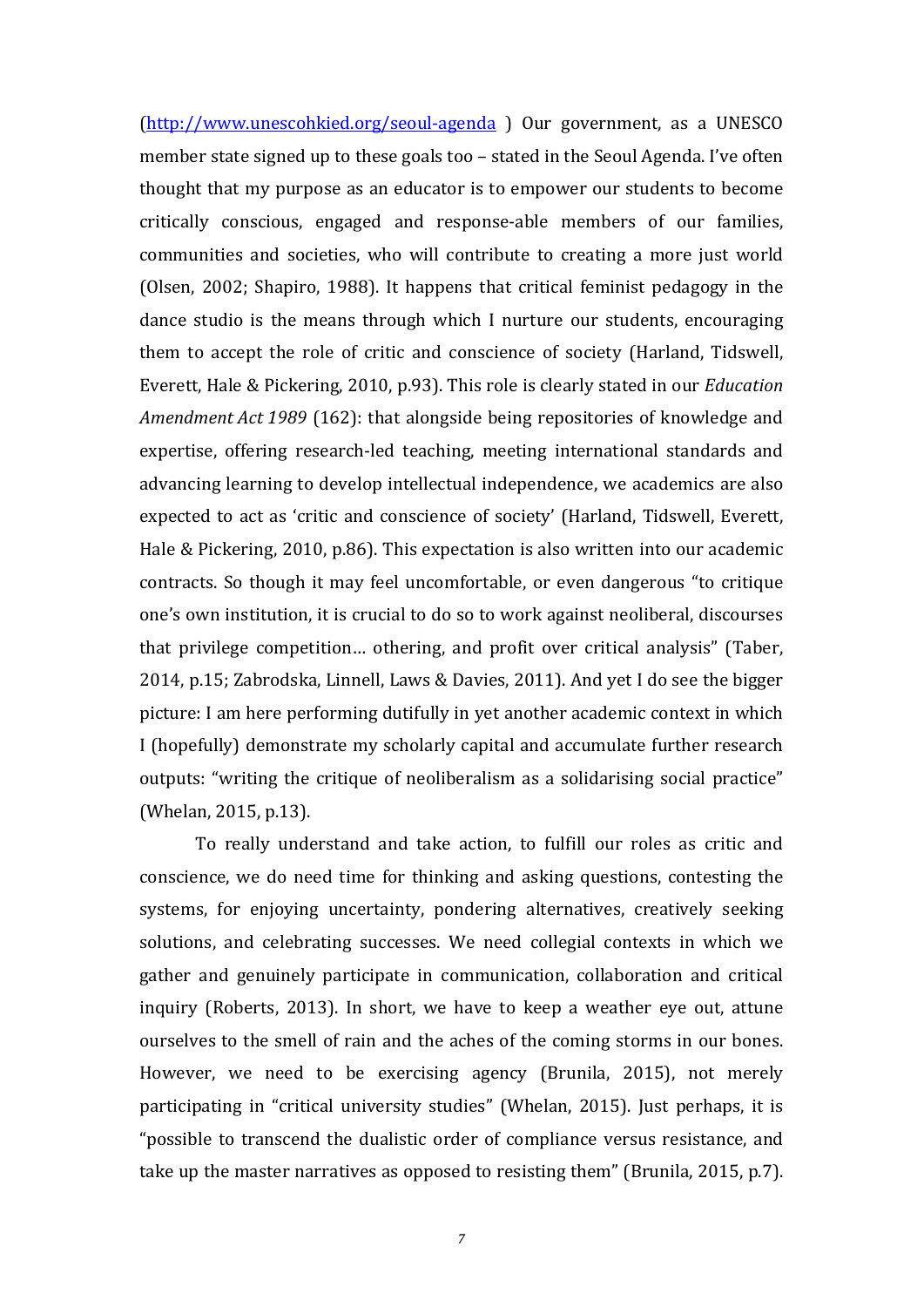Just perhaps, between compiling evidence portfolios and responding to economic cuts…

\* \* \*

#### **Part five: Soaked to the skin**

*I'm under the weather, I didn't smell the rain coming, Those petrichor bubbles blew away unnoticed.*

*I'm a faulty barometer, I missed the changing pressure, The spatter of achievement concealed the measure.*

> *I'm repeating the acts, I'm complicit, even if with grace, So eager I am to participate.*

*I'm caught in the schism, Ill health and ill winds, neoliberalism, In the calm before the storm.*

*I know, some one told me long ago, I look to the west, feel the ache in my bones, And I know, its been coming for some time.*

*I'm wondering, I'm rubbing up against the world, Critic and conscience, is that still me?*

*I'm stretched thin, Clinging to hope, Sharing knowledge through my skin.*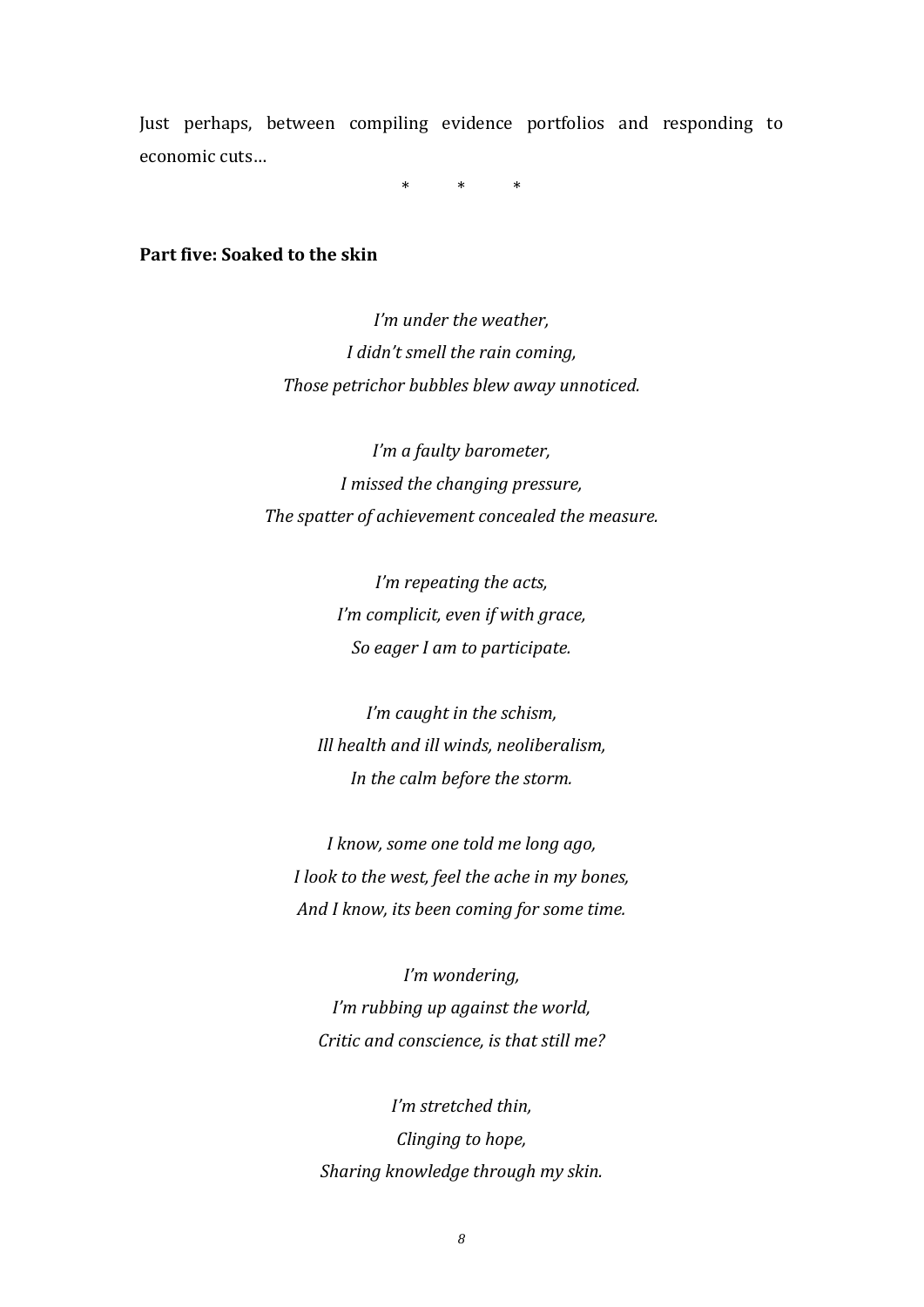*But I'm worse for the weather, Not walking in the rain anymore, Just wet, soaked to the skin.*

*And I want to know, Have you ever seen the rain Coming down on a sunny day?*

\* \* \*

For my colleagues.

(Acknowledgments to John C Fogerty, Creedance Clearwater Revival, for the song '*Have you ever seen the rain'* 1970).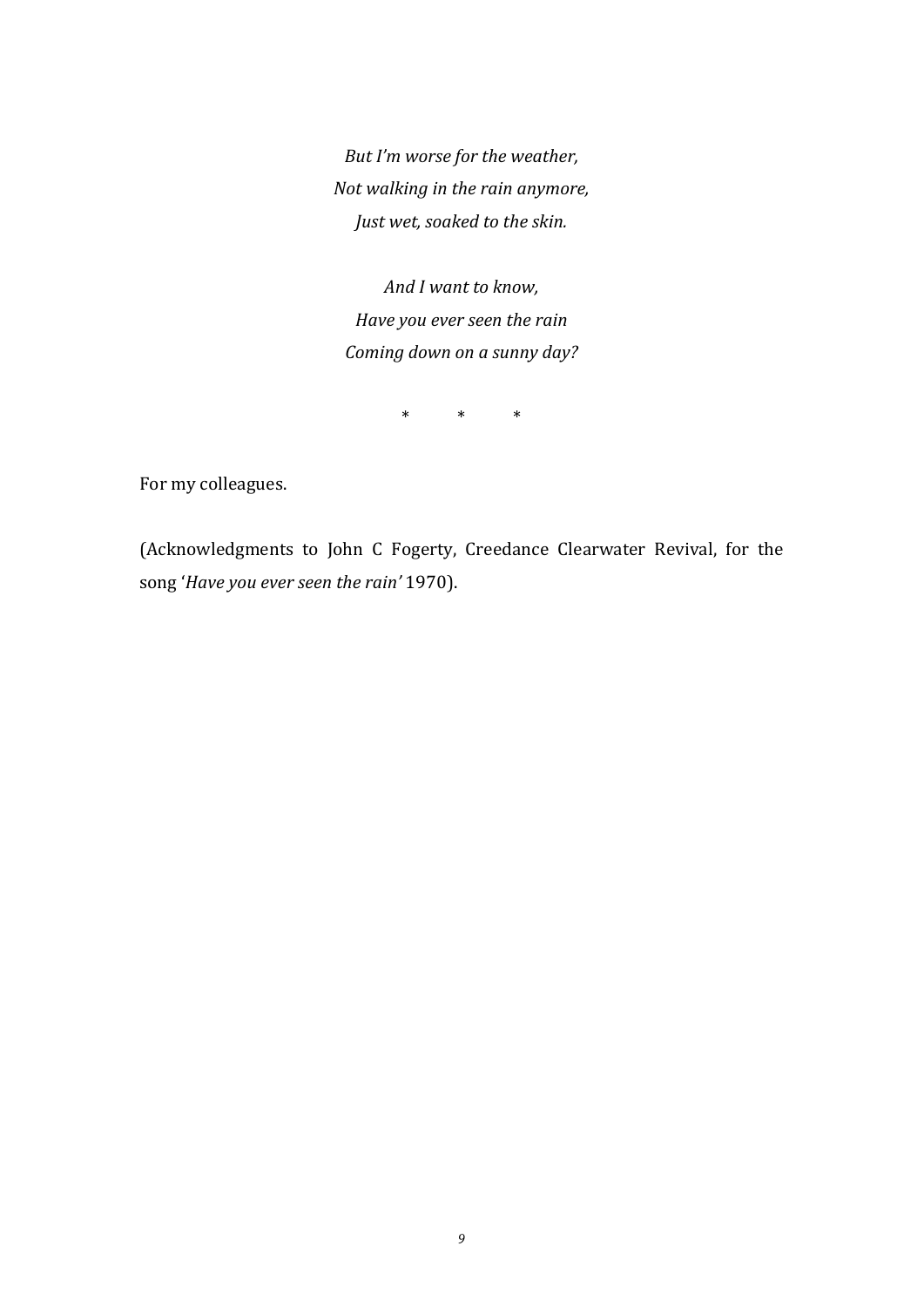#### **References**

- Brunila, Kristiina. (2015). The Ambivalences of *Becoming* a Professor in Neoliberal Academia. *Qualitative Inquiry,*<sup>1</sup> *–9*, DOI: 10.1177/1077800415620213
- Curtis, Bruce. (2016). The Performance-based Research Fund, gender and a cultural cringe. *Globalisation, Societies and Education, 14*(1), 87-109, DOI: 10.1080/14767724.2014.996856
- Davies, Bronwyn & Bansel, Peter. (2007). Neoliberalism and education. *International Journal of Qualitative Studies in Education, 20*(3), 247-259, DOI: 10.1080/09518390701281751
- Giroux, Henry A. (2010). Bare Pedagogy and the Scourge of Neoliberalism: Rethinking Higher Education as a Democratic Public Sphere, *The Educational Forum, 74*(3), 184-196, DOI: 10.1080/00131725.2010.483897
- Harland, Tony, Tidswell, Toni, Everett, David, Hale, Leigh & Pickering, Neil. (2010). Neoliberalism and the academic as critic and conscience of society, *Teaching in Higher Education, 15*(1), 85-96, DOI: 10.1080/13562510903487917
- Larner, Wendy, & Le Heron, Richard. (Nov 2005). Neo-liberalizing Spaces and Subjectivities: Reinventing New Zealand Universities. *Organization,* 12, 6, 843-862.
- Lawn, Jennifer, & Prentice, Chris. (2015). Introduction: Neoliberal culture/ The cultures of neoliberalism. *Sites: A Journal of Social Anthropology and Cultural Studies*, 12(1), 1-29. Doi: http://dx.doi.org/10.11157/sitesvol12iss1id312

Levin, John S. & Aliyeva, Aida. (Summer 2015). Embedded neoliberalism within faculty behaviours. *The Review of Higher Education, 38*(4), 537-563.

- Lorenz, Chris. (Spring 2012). If You're So Smart, Why Are You under Surveillance? Universities, Neoliberalism, and New Public Management. *Critical Inquiry, 38(*3), 599-629.
- Ng, Edwin. (2015). Questioning the role of 'faith' in a micropolitics of the neoliberal university. *Sites: A Journal of Social Anthropology and Cultural*